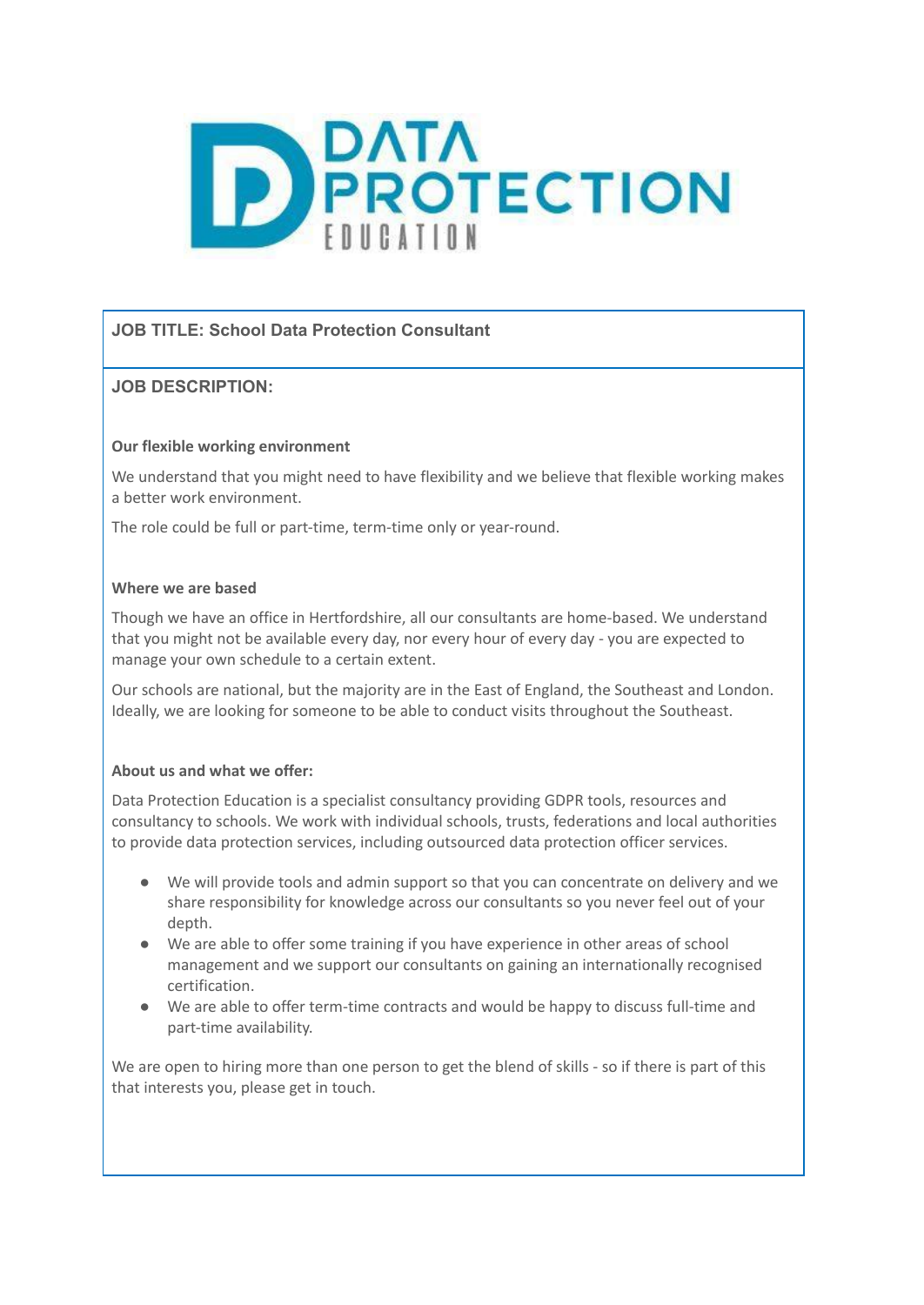### **About the project**

We undertake consultations (online and in-school) to assess the status of compliance and advise on priorities and implementation. We also conduct remote sessions on the phone and online with all our customers. We also have our core-DPO team made up of legal professionals for incident management

Part of our service includes access to the Data Protection Education Knowledge Bank, an online portal with various features:

- Best Practice Library (policies, procedures, guidance and templates)
- Best Practice checklists
- E-learning library (plus manager reports)
- Events listings (workshops for our clients)
- Document Compliance Manager (plus manager reports)
- Data logs subject access requests, freedom of information, data breaches
- Record of processing tool (lists school processes, assesses risks etc)
- User management tools
- News/blog etc

We use these tools to deliver a data protection framework based on the ICO accountability model.

#### **The Role**

We are looking for the following skills/person - we are prepared to take on more than one person if needed, so if any of this resonates, get in touch.

You may be:

- 1) An experienced school/MAT/LA administrator or IT manager with data protection competencies
- 2) A data protection officer in an existing organisation
- 3) A law graduate or lawyer with data protection skills especially with local authority or education experience
- 4) A compliance specialist with public sector experience
- 5) An experienced records management or information governance professional with education experience

# **What we need doing**

This role, therefore, has three potential elements:

1) Occasional visits to our schools to undertake data protection consultations and assist with implementing our processes, systems and training - and leading account management with your assigned schools.

2) Liaison across the business with colleagues in all regions to deliver policy and best practice guidance remotely (online and on the phone) with our school customers in areas of your specialisms and in line with our data protection framework.

3) Contribution and manage content in our Knowledge Bank - assisting with the writing and development of best practice guidelines, policies and school process definitions. Managing the DPE Knowledge Bank and a small amount of customer support.

4) If you are a legal professional, then the role involves dealing with incident management, subject access requests, FOIs and general support to our customer's questions. Additionally, it will involve due diligence and support with risk assessments.